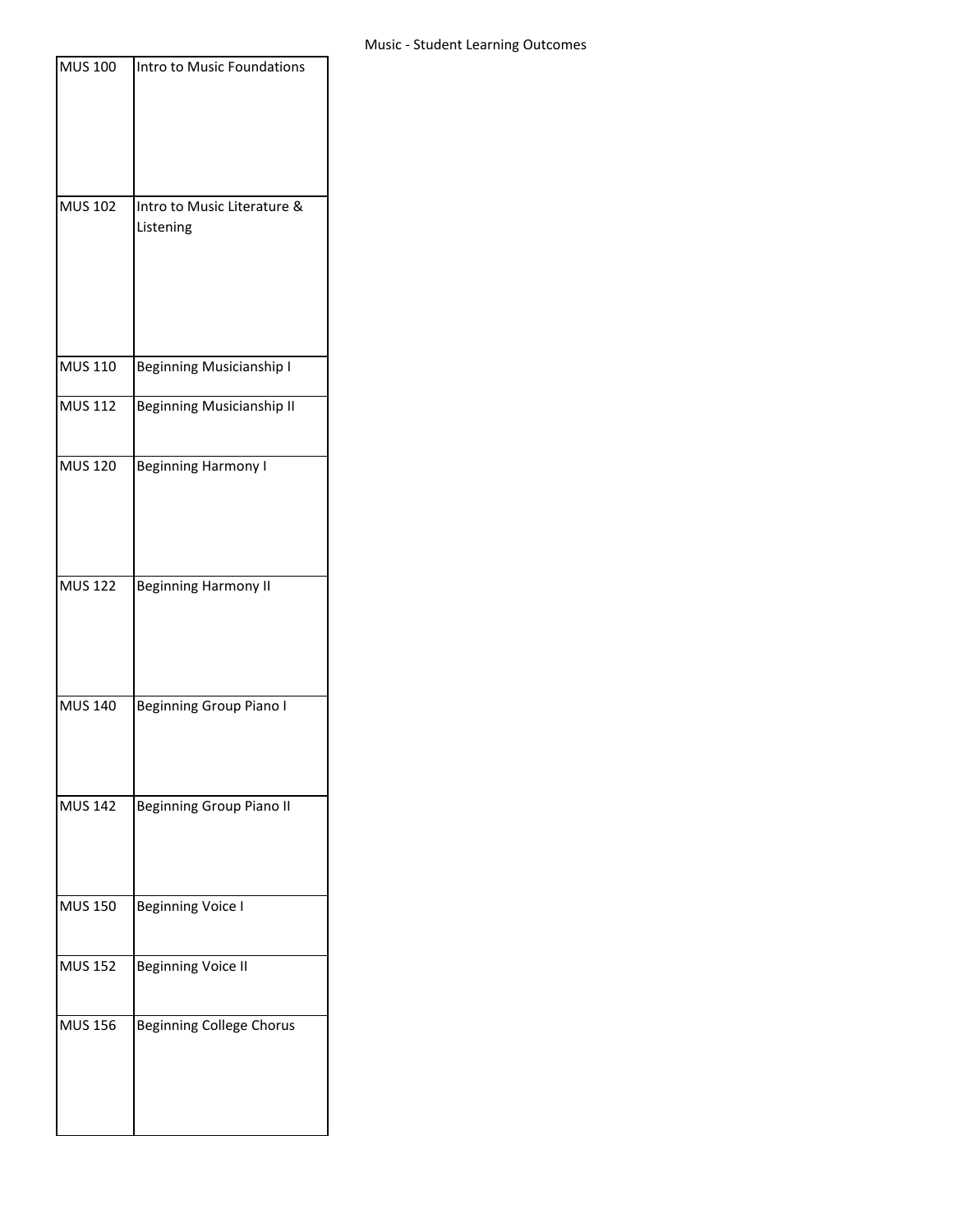| <b>MUS 157</b>                   | Intermediate College Chorus |
|----------------------------------|-----------------------------|
|                                  |                             |
|                                  |                             |
|                                  |                             |
|                                  |                             |
| <b>MUS 160</b>                   | <b>Beginning Guitar I</b>   |
|                                  |                             |
|                                  |                             |
|                                  |                             |
|                                  |                             |
|                                  |                             |
|                                  |                             |
| <b>MUS 162</b>                   | <b>Beginning Guitar II</b>  |
|                                  |                             |
|                                  |                             |
|                                  |                             |
|                                  |                             |
|                                  |                             |
|                                  |                             |
| <b>MUS 163</b>                   | <b>Applied Music I</b>      |
|                                  |                             |
|                                  |                             |
|                                  |                             |
|                                  |                             |
|                                  |                             |
|                                  |                             |
| <b>MUS 164</b><br><b>MUS 165</b> | <b>Applied Music II</b>     |
|                                  | <b>Applied Music III</b>    |
| <b>MUS 166</b>                   | <b>Applied Music IV</b>     |
|                                  |                             |
| <b>MUS 171</b>                   | Chamber Orchestra           |
|                                  |                             |
|                                  |                             |
|                                  |                             |
|                                  |                             |
|                                  |                             |
|                                  |                             |
|                                  |                             |
|                                  |                             |
|                                  |                             |
|                                  |                             |
|                                  |                             |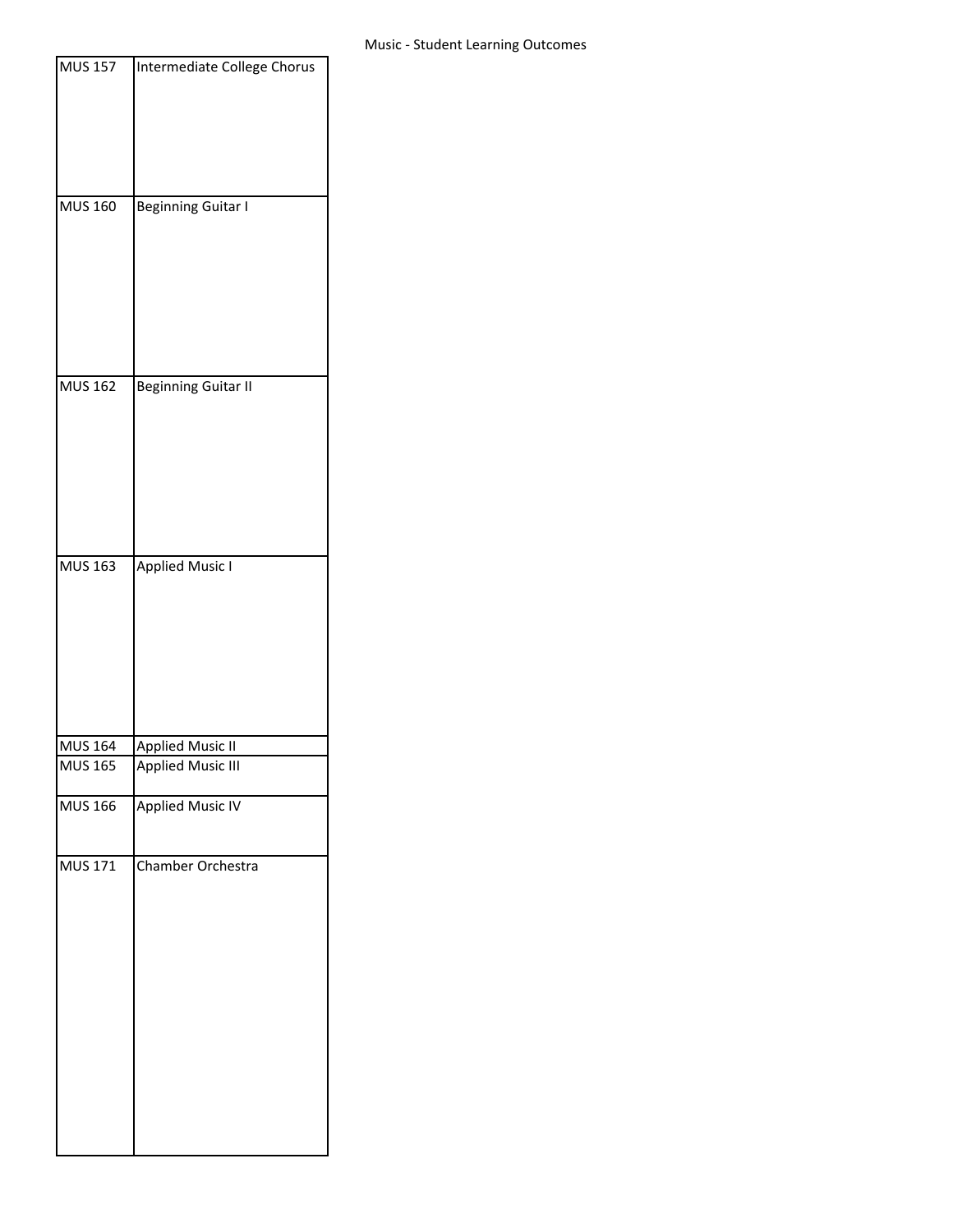| <b>MUS 172</b> | College-Community Band                  |
|----------------|-----------------------------------------|
|                |                                         |
| <b>MUS 175</b> | <b>Instrumental Ensemble</b>            |
| <b>MUS 177</b> | <b>Stage Band</b>                       |
| <b>MUS 178</b> | Symphony Orchestra                      |
| <b>MUS 182</b> | Introduction to Recording<br>Techniques |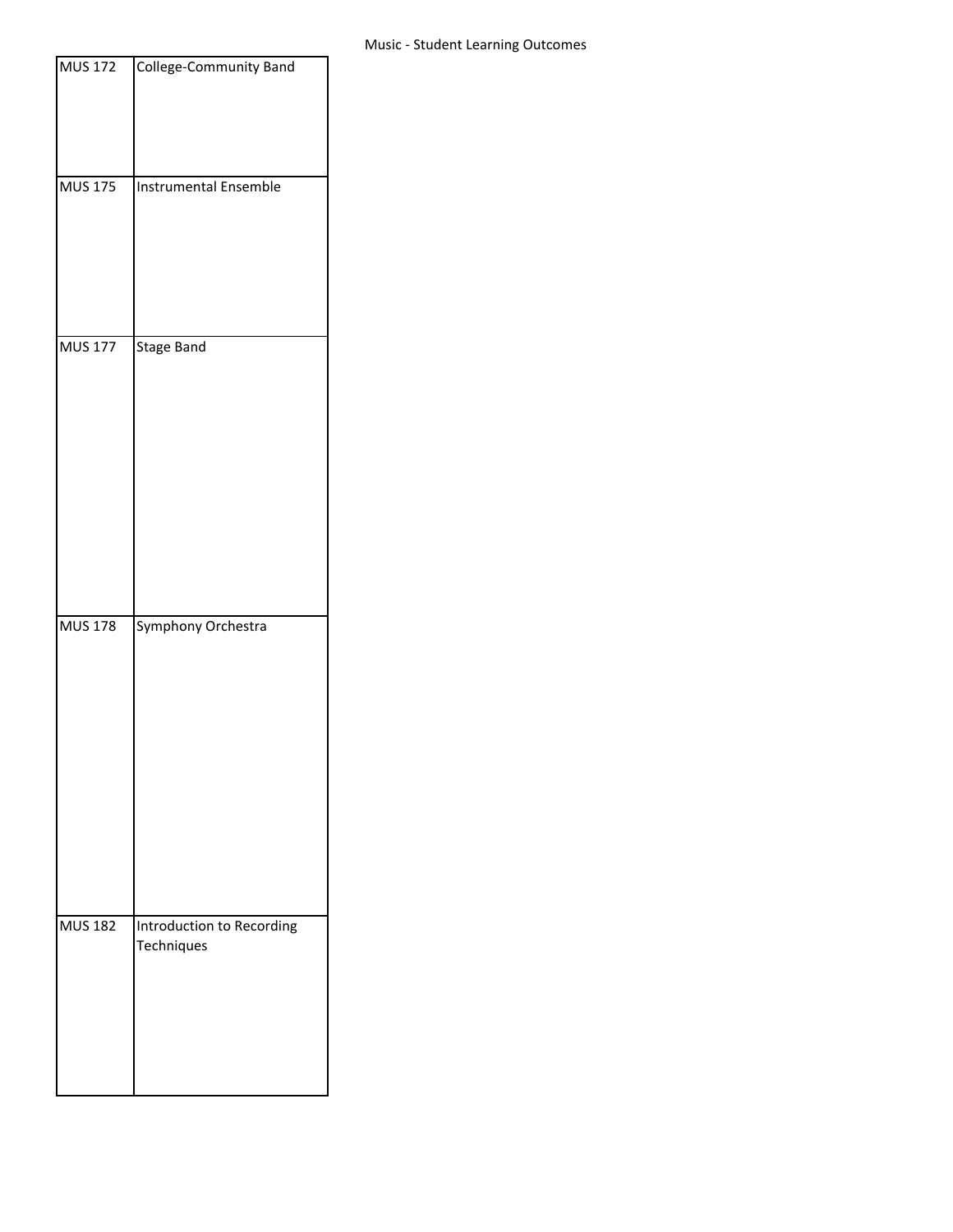| <b>MUS 184</b> | <b>Advanced Recording</b>     |
|----------------|-------------------------------|
|                | Techniques                    |
|                |                               |
|                |                               |
|                |                               |
|                |                               |
|                |                               |
| <b>MUS 200</b> | Hist & Literature of Music I  |
|                |                               |
|                |                               |
|                |                               |
| <b>MUS 202</b> |                               |
|                | Hist & Literature of Music II |
|                |                               |
|                |                               |
|                |                               |
|                |                               |
|                |                               |
|                |                               |
| <b>MUS 210</b> | Intermediate Musicianship I   |
|                |                               |
| <b>MUS 212</b> | Intermediate Musicianship II  |
|                |                               |
|                |                               |
| <b>MUS 220</b> | Intermediate Harmony I        |
|                |                               |
|                |                               |
|                |                               |
| <b>MUS 222</b> | Intermediate Harmony II       |
|                |                               |
|                |                               |
|                |                               |
| <b>MUS 240</b> | Intermediate Group Piano I    |
|                |                               |
|                |                               |
|                |                               |
| <b>MUS 242</b> | Intermediate Group Piano II   |
|                |                               |
|                |                               |
|                |                               |
| <b>MUS 250</b> | Intermediate Voice I          |
|                |                               |
|                |                               |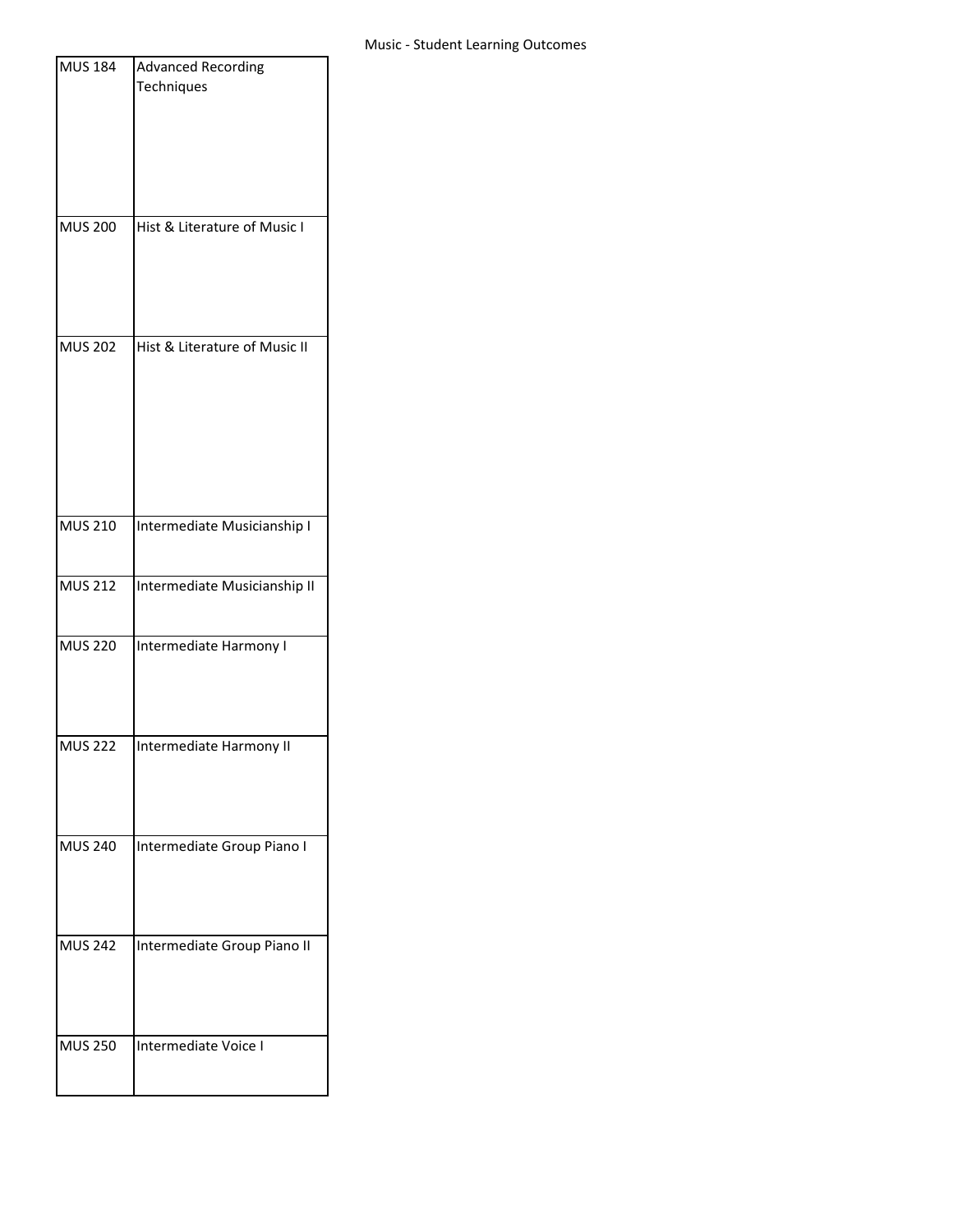| <b>MUS 252</b> | Intermediate Voice II  |
|----------------|------------------------|
| <b>MUS 260</b> | Intermediate Guitar I  |
| <b>MUS 262</b> | Intermediate Guitar II |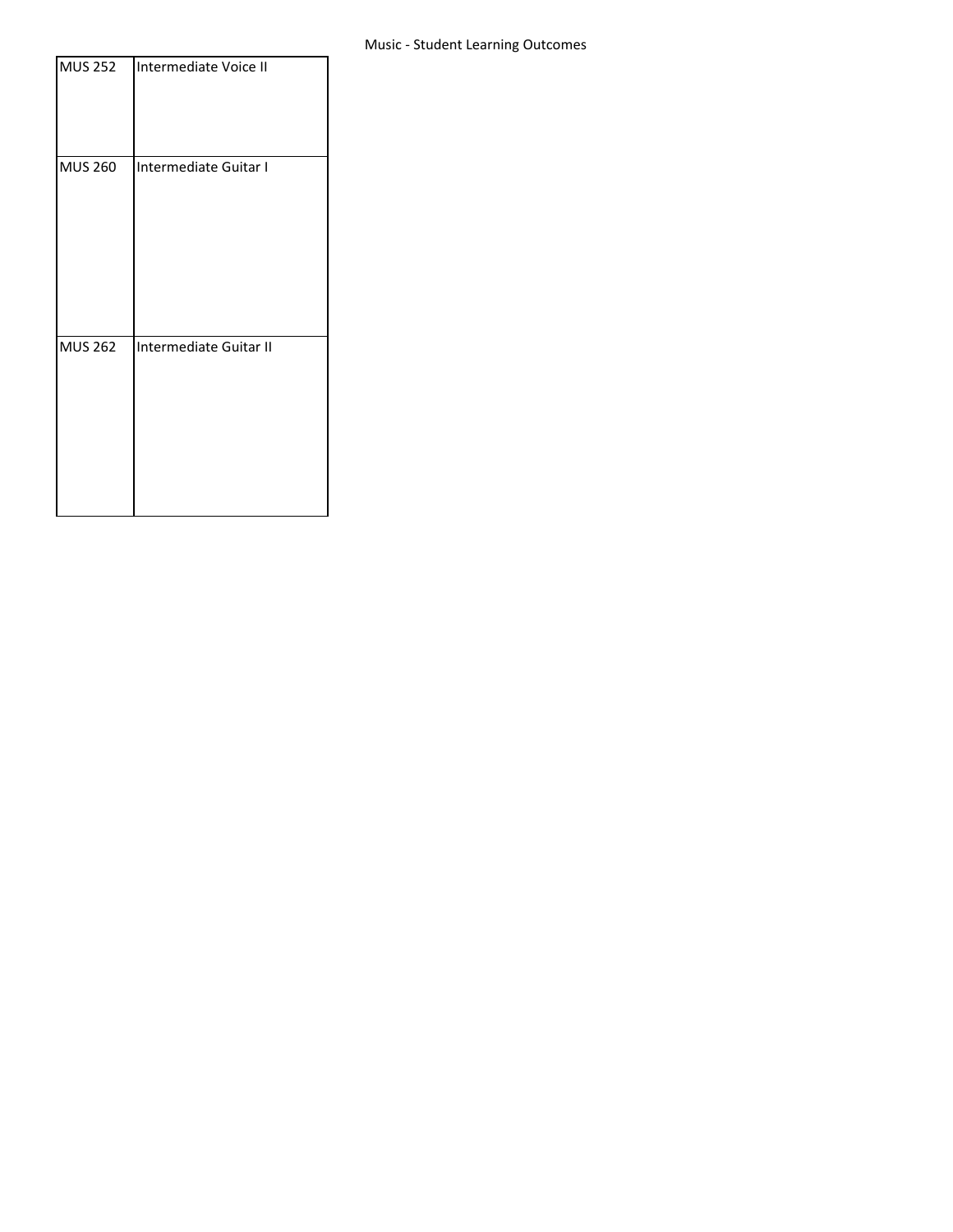| 1. Demonstrate the locations of pitches on the piano keyboard and on the bass and treble<br>clefs. (ILO2, ILO4)                                                                                                                                                         |
|-------------------------------------------------------------------------------------------------------------------------------------------------------------------------------------------------------------------------------------------------------------------------|
| 2. Perform selected songs on flutophone with correct pitches and rhythm. (ILO2, ILO4)                                                                                                                                                                                   |
| 3. Write and identify all 15 major scales. (ILO2, ILO4)                                                                                                                                                                                                                 |
| 4. Write in counting for rhythms consisting of half, quarter and eighth note/rests. (ILO2,<br>ILO4                                                                                                                                                                      |
| 1. Student will learn and use critical listening skills to discuss and critique a musical work.<br>(ILO1, ILO2, ILO4)                                                                                                                                                   |
| 2. Student will learn to identify all the instruments in an orchestra by their appearance<br>and their sound. (ILO1, ILO2, ILO4))                                                                                                                                       |
| 3. The student will learn how identify the ?form? of a classical or jazz composition through<br>repeated listenings.(ILO1, ILO2, ILO4))                                                                                                                                 |
| 4. Student will know the names of the most important Baroque composers and their most<br>significant compositions. (ILO1, ILO2, ILO4)                                                                                                                                   |
| 1. Demonstrate basic sight singing skills. (ILO2, ILO4)                                                                                                                                                                                                                 |
| 2. Demonstrate basic ear training skills. (ILO2, ILO4)                                                                                                                                                                                                                  |
| 1. Demonstrate two-part melodic dictation, rhythmic dictation containing dotted notes<br>and sixteenth notes. (ILO2, ILO4)                                                                                                                                              |
| 2. Demonstrate sight-singing skills. (ILO2, ILO4)                                                                                                                                                                                                                       |
|                                                                                                                                                                                                                                                                         |
| 1. Demonstrate knowledge of diatonic triads in major keys. (ILO1, ILO2, ILO3, ILO4)                                                                                                                                                                                     |
| 2. Demonstrate knowledge of diatonic triads in minor keys. (ILO1, ILO2, ILO3, ILO4)                                                                                                                                                                                     |
| 3. Demonstrate knowledge of seventh chords in major and minor keys. (ILO1, ILO2, ILO3,<br>ILO4                                                                                                                                                                          |
| 1. Demonstrate knowledge of Root Position in part-writing in 3-part textures. (ILO1, ILO2,<br>ILO3, ILO4)                                                                                                                                                               |
| 2. Demonstrate knowledge of Root Position in part-writing in 4-part textures. (ILO1, ILO2,<br>ILO3, ILO4)                                                                                                                                                               |
| 3. Demonstrate knowledge of Instrumental Ranges and transpositions. (ILO1, ILO2, ILO3,<br>ILO4                                                                                                                                                                          |
| 1. Perform beginning level-1 pieces with correct pitches, rhythms, fingerings, hand                                                                                                                                                                                     |
| position, at a reasonable tempo, with expressions indications observed. (SLO1, SLO2,<br>SLO <sub>4</sub> )                                                                                                                                                              |
| 2. Perform the C major scale with the RH and the LH separately. Up and Down 2 Octaves.<br>$($ ILO2, ILO4 $)$                                                                                                                                                            |
| 1. Perform beginning level-2 pieces with correct pitches, rhythms, fingerings, hand                                                                                                                                                                                     |
| position, at a reasonable tempo with expressions indications observed. (ILO1, ILO2, ILO4)                                                                                                                                                                               |
| 2. Perform the all 12 major scales with the RH and the LH separately. Up and Down 3<br>Octaves. (ILO2, ILO4)                                                                                                                                                            |
| 1. Demonstrate healthy singing techniques conducive to producing a beautiful tone;                                                                                                                                                                                      |
| perform simple vocal literature suitable for voice range and maturity. (ILO1, ILO2, ILO4)                                                                                                                                                                               |
| 1. Demonstrate increasing mastery of vocal techniques; perform a variety of repertoire<br>including but not limited to Spanish, folk, musical theater, classical, and popular music.<br>(ILO1, ILO2, ILO4)                                                              |
| 1. Demonstrate knowledge and performance skills in a variety of choral repertoire, from<br>moderate to advanced levels of difficulty; and from genres including Classical, Jazz,<br>Gospel, Easy-Listening, World music, Spirituals, Songs from Musical Shows, Broadway |
| Tunes, and Pop tunes. Additionally, demonstrate professional decorum during public<br>performances on and off-campus. (ILO1, ILO2, ILO3, ILO5)                                                                                                                          |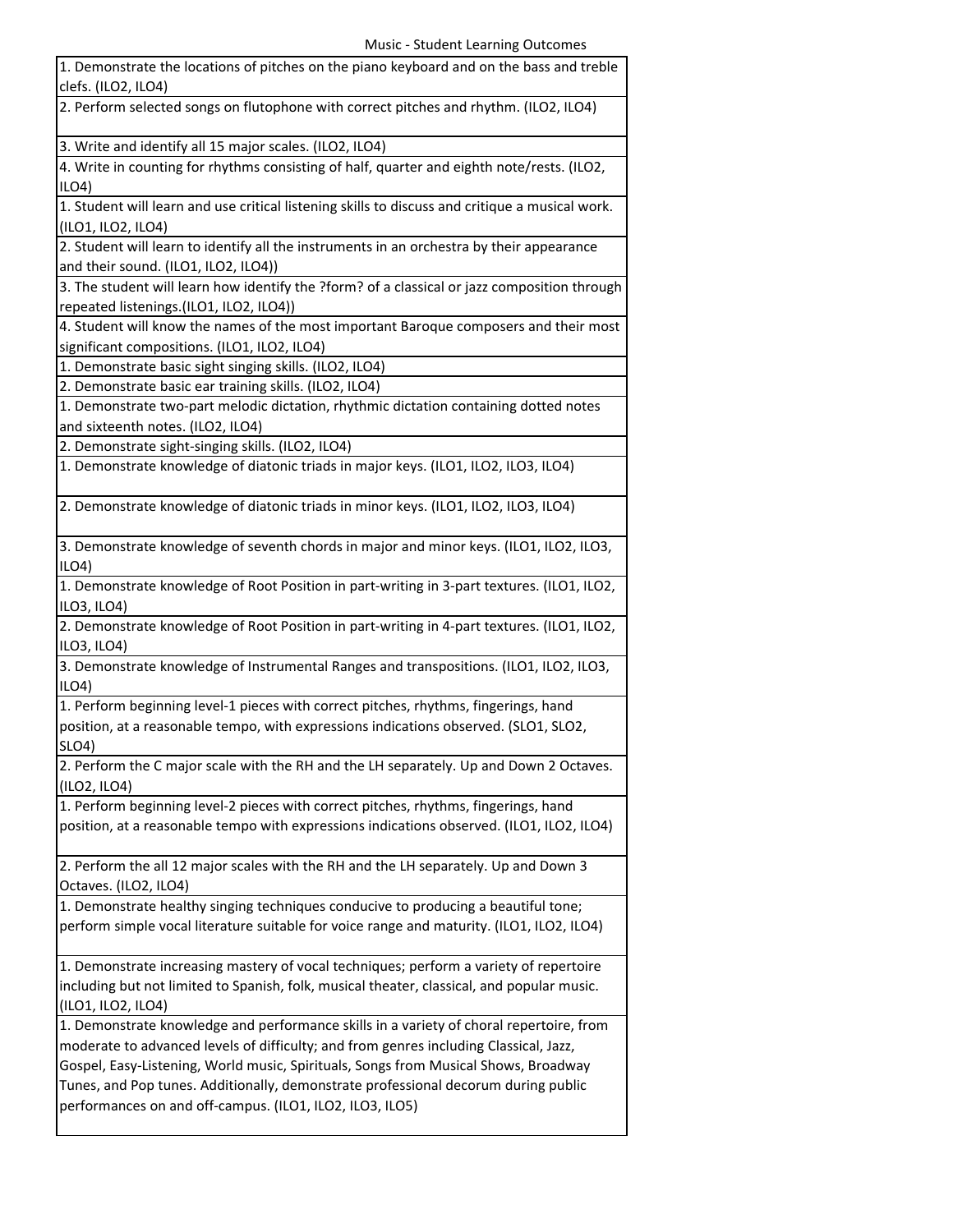| Music - Student Learning Outcomes                                                              |
|------------------------------------------------------------------------------------------------|
| 1. Demonstrate increased knowledge and performance skills in a variety of choral               |
| repertoire, from moderate to advanced levels of difficulty; and from a broad spectrum of       |
| musical genres including Classical, Jazz, Gospel, easy-Listening, World Music, Spirituals,     |
| songs from Musical Shows, and Pop Tunes. Additionally, students must show quasi-               |
| professional musicality and increasing ease of vocal production. Students will continue to     |
| demonstrate professional decorum during performances on and off-campus. (IL01, IL02,           |
| IL03, IL05)                                                                                    |
| 1. Perform beginning level-1 melodies in first position with correct pitches, rhythm,          |
| fingering, at a reasonable tempo with expressions indications observed. (ILO1, ILO2, ILO4)     |
|                                                                                                |
| 2. The student will be able to play the following open-string chords: Majors: C,G,D,A,E ?      |
| Minors: Am, Em, Dm, - Sevenths: G7, D7, A7, B7. (ILO1, ILO2, ILO4)                             |
| 3. Students will be able to read and play the 15 natural notes found in first position. (ILO1, |
| ILO2, ILO4)                                                                                    |
| 4. Student will demonstrate the correct way to pluck a guitar using a pick or their right-     |
| hand fingers. (ILO2, ILO4)                                                                     |
| 1. Perform beginning level-2 melodies (with accidentals) in first position with correct        |
| pitches, rhythm, fingering, at a reasonable tempo with expressions indications observed.       |
| (ILO1, ILO2, ILO4)                                                                             |
| 2. Know and strum the 5 types of ?E-form? Barr Chords: Major, Minor, Dom7, Minor7,             |
| Major7. (ILO1, ILO2, ILO4)                                                                     |
| 3. Know and perform one moveable major scale pattern in any key. (ILO1, ILO2, ILO4)            |
|                                                                                                |
| 4. Student will be able to perform musical arrangements with other guitarists in an            |
| ensemble. (ILO1, ILO3, ILO4)                                                                   |
| 1. Acquire physical skills and dexterity on his or her declared, major instrument including    |
| voice. (ILO1, ILO2, ILO4)                                                                      |
| 2. Student will perform 6 major scales (or minor scales) from the lowest range to the          |
| highest range of their instrument/voice accurately and at a moderate tempo without a           |
| mistake. (SLO1, SLO2, SLO4)                                                                    |
| 3. Student will perform a classical composition (or song) correctly adhering to all rhythmic   |
| and pitch information. (ILO1, ILO2, ILO4)                                                      |
| 4. First semester students will perform two songs or compositions that differ in style and     |
| character. (ILO1, ILO2, ILO4)                                                                  |
| 1. Play twelve major scales up and down in two octaves. (ILO1, ILO2, ILO4)                     |
| 1. Perform 3rd semester college level pieces with correct pitches, rhythms, dynamics, and      |
| articulations. (ILO1, ILO2, ILO3, ILO4)                                                        |
| 1. Perform 4th semester college level pieces with correct pitches, rhythms, dynamics, and      |
| articulations. (ILO1, ILO2, ILO3, ILO4)                                                        |
| 2. Play twelve major and minor scales up and down in two octaves. (ILO2)                       |
| 1. Exhibit improved technical skill on their instrument. (ILO2, ILO3)                          |
| 2. Exhibit improved musical skills including sight-reading, rhythmic accuracy, dynamic         |
| accuracy, and intonation. (ILO2, ILO3)                                                         |
| 3. Exhibit improved ensemble skills including following directions, group dynamics, section    |
| playing, ensemble playing and the role of the section leader. (ILO1, ILO2, ILO3, ILO4)         |
|                                                                                                |
| 4. Exhibit knowledge of different stylistic performance practices; e.g., Baroque, Classical,   |
| Romantic, and/or Modern; as drawn from the literature studied. (ILO4, ILO5)                    |
|                                                                                                |
| 5. Exhibit knowledge of the musical repertoire of the chamber orchestra; e.g., Baroque,        |
| Classical, Romantic, and/or Modern; as drawn from the literature studied. (ILO4, ILO5)         |
|                                                                                                |
| 6. Exhibit music reading and listening skills including resources for interpretation of        |
| notation and style, historical and cultural context through multiple sources. (ILO1, ILO2,     |
|                                                                                                |

ILO4, ILO5)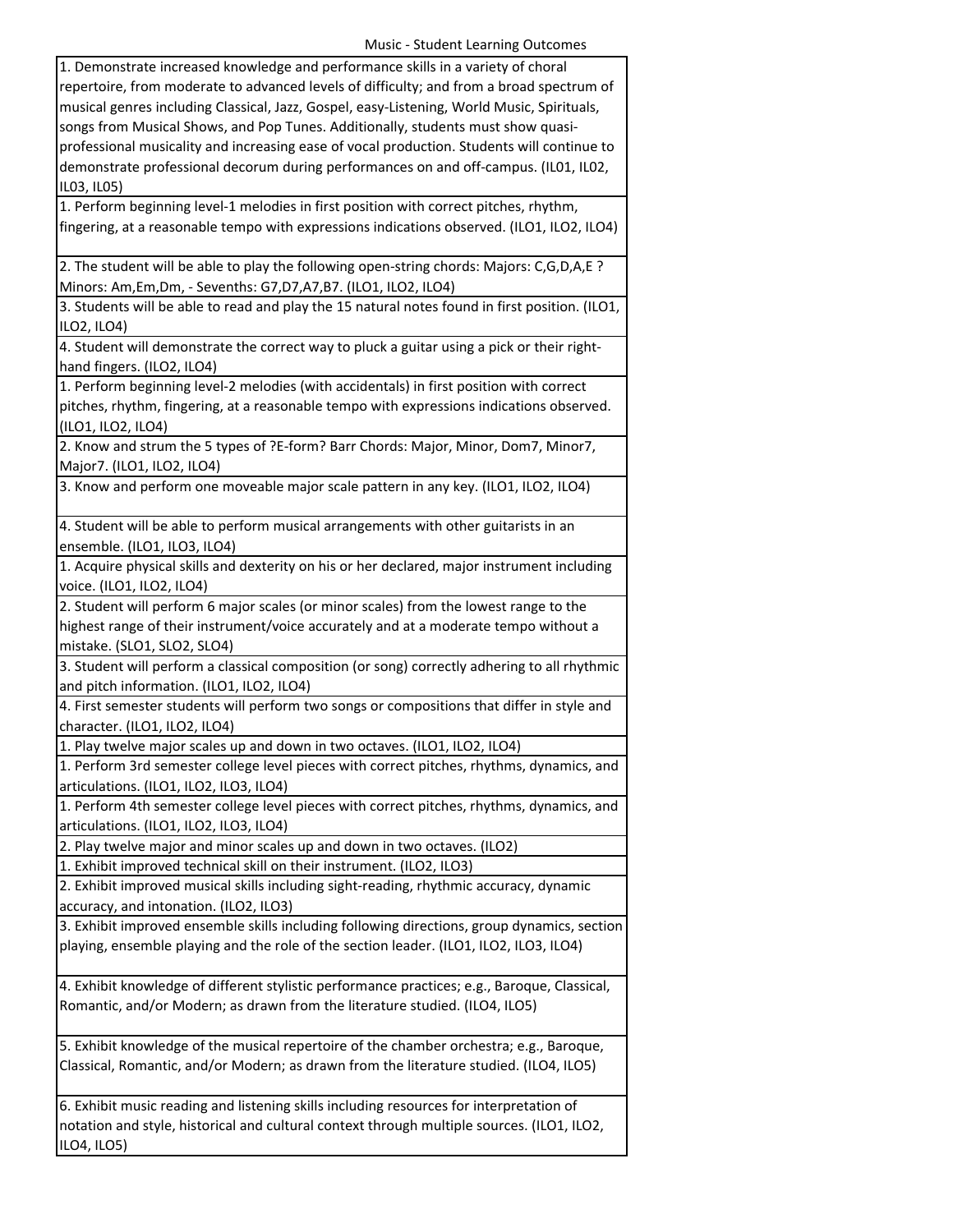| 1. The student will attain better aural awareness and ensemble performance skills. (ILO1,<br>ILO2, ILO3)             |
|----------------------------------------------------------------------------------------------------------------------|
| 2. The student will learn a wide variety of styles of concert band music, ranging from                               |
| classical to standards to Blues to Dixieland to contemporary. (ILO 2, ILO5)                                          |
| 3. The student will demonstrate that they can perform the correct notes and rhythm with<br>an ensemble. (ILO1, ILO3) |
| 1. Demonstrate the ability to read & perform pitches at 1st semester college level.(ILO1,                            |
| ILO2, ILO4)                                                                                                          |
| 2. Exhibit the ability to read & perform rhythms at a 2nd semester college level. (ILO1,                             |
| ILO2 ILO3)                                                                                                           |
| 3. Demonstrate the ability to play a 2nd semester college-level written solo in a concert.                           |
| (ILO1, ILO2, ILO3)                                                                                                   |
| 4. Demonstrate the ability to a 1st semester improvised solo in the class. (ILO1, ILO2, ILO3)                        |
| 1. Exhibit improved technical skill on their instrument. (ILO3)                                                      |
| 2. Exhibit improved musical skills including sight-reading, rhythmic accuracy and                                    |
| improvisational skills. (ILO4)                                                                                       |
| 3. Exhibit improved ensemble skills including following directions, group dynamics, section                          |
| playing, ensemble playing and the role of the lead player. (ILO1)                                                    |
|                                                                                                                      |
| 4. Exhibit improved performance skills including personal, group, composer and audience                              |
| responsibility that gives the performance the authenticity required. (ILO1, ILO5)                                    |
|                                                                                                                      |
| 5. Exhibit knowledge of the repertoire of the jazz ensemble including traditional, blues,                            |
| swing, ballads, rock, funk and latin. (ILO2)                                                                         |
| 6. Exhibit music reading and listening skills including resources for interpretation of                              |
| notation and style, historical and cultural context through multiple sources. (ILO4, ILO5)                           |
| 1. Exhibit improved technical skill on their instrument. (ILO2, ILO3)                                                |
| 2. Exhibit improved musical skills including sight-reading, rhythmic accuracy, dynamic                               |
| accuracy, and intonation. (ILO2,ILO3)                                                                                |
| 3. Exhibit improved ensemble skills including following directions, group dynamics, section                          |
| playing, ensemble playing and the role of the section leader. (ILO1, ILO2, ILO3, ILO4)                               |
| 4. Exhibit knowledge of different stylistic performance practices; e.g., Baroque, Classical,                         |
| Romantic, and/or Modern; as drawn from the literature studied. (ILO4, ILO5)                                          |
|                                                                                                                      |
| 5. Exhibit knowledge of the musical repertoire of the symphony orchestra; e.g., Baroque,                             |
| Classical, Romantic, and/or Modern; as drawn from the literature studied. (ILO4, ILO5)                               |
|                                                                                                                      |
| 6. Exhibit music reading and listening skills including resources for interpretation of                              |
| notation and style, historical and cultural context through multiple sources. (ILO1, ILO2,                           |
|                                                                                                                      |
|                                                                                                                      |
| ILO4, ILO5)                                                                                                          |
| 1. Record a 3 minute song by recording four different tracks using Sonar recording                                   |
| software. (ILO1, ILO2, ILO4)                                                                                         |
| 2. Know the difference between a dynamic, condenser and ribbon microphones in terms                                  |
| of their electronic principles, construction and recording applications. (ILO1, ILO2, ILO4)                          |
| 3. Give a class presentation from the ?Recording Studio? chapter of the class handbook:                              |
| Modern Recording Technique, 7th ed. (ILO1, ILO2, ILO4)                                                               |
| 4. Distinguish between the various types of recording studios and their commercial                                   |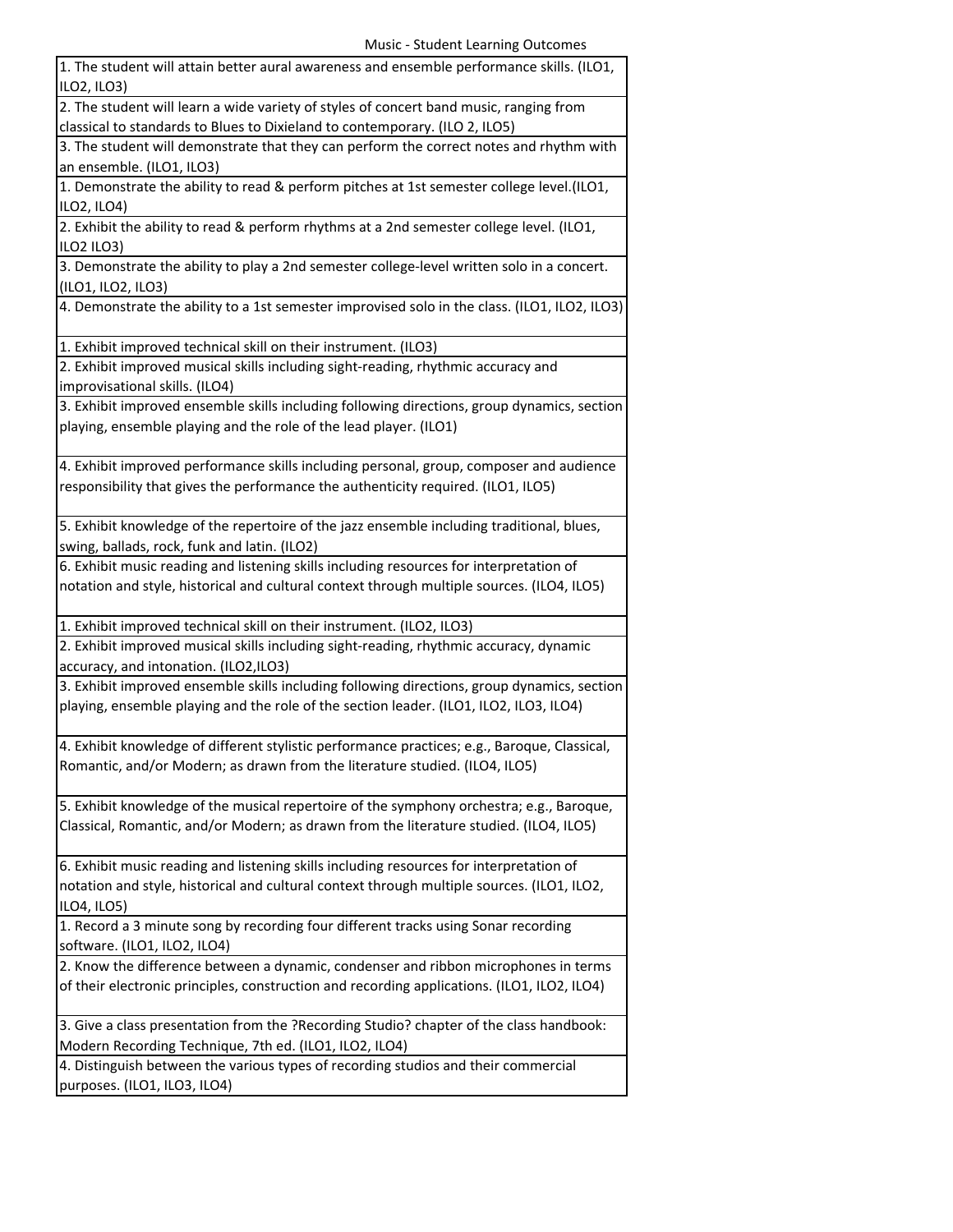| 1. Record and Mix a four minute surround-sound recording with four instrumental tracks                                                |
|---------------------------------------------------------------------------------------------------------------------------------------|
| using Sonar recording software. (ILO1, ILO2, ILO4)                                                                                    |
| 2. List and explain the ?Ten Aspects of a Recorded Piece of Music? as described in the                                                |
| mixing article of the same name. (ILO1, ILO2, ILO4)                                                                                   |
| 3. Give a class presentation on the different type of recording studios and their                                                     |
| applications. (ILO1, ILO2, ILO4)                                                                                                      |
| 4. Demonstrate how to use effect processors practically and artistically.(ILO1, ILO2, ILO4)                                           |
|                                                                                                                                       |
| 1. Demonstrate knowledge of Western music composed between 450 through 1750.                                                          |
| (ILO1, ILO2, ILO4, ILO5)                                                                                                              |
| 2. Identify and discern music of the various eras involved via listening. (ILO1, ILO2, ILO4,                                          |
| ILO <sub>5</sub>                                                                                                                      |
| 3. Demonstrate knowledge of four key composers of each epoch studied. (ILO1, ILO2,                                                    |
| ILO4, ILO5)                                                                                                                           |
| 1. Correctly analyze music through listening to determine texture (monophonic,                                                        |
| heterophonic, polyphonic, or homo phonic) (ILO2, ILO4)                                                                                |
| 2. Correctly analyze music through listening to determine orchestration (instrumentation                                              |
| or voicing). (ILO2, ILO4)                                                                                                             |
| 3. Correctly analyze music through listening to determine form quality (major, minor, or                                              |
| 4. Correctly analyze music through listening to determine form quality (major, minor, or                                              |
| modal) with special emphasis on period (or style). (ILO2, ILO4, ILO5)                                                                 |
| 5. Correctly analyze music through listening to determine orchestration (instrumentation                                              |
| or voicing). (ILO2, ILO4)                                                                                                             |
| 1. Demonstrate three-part harmonic dictation. (ILO2, ILO4)                                                                            |
| 2. Demonstrate rhythmic dictation including triplet figures, dotted notes and compound                                                |
| meter, and intermediate-level sight-singing skills. (ILO2, ILO4)                                                                      |
|                                                                                                                                       |
| 1. Demonstrate four-part harmonic dictation, and two-part counterpoint dictation. (ILO2,                                              |
| ILO4)                                                                                                                                 |
| 2. Demonstrate advanced sight-singing skills. (ILO2, ILO4)                                                                            |
| 1. Demonstrate knowledge of non-chords tones, including appoggiaturas, escape tones,                                                  |
| neighbor group and anticipations, and pedal point. (ILO1, ILO2, ILO3, ILO4)                                                           |
|                                                                                                                                       |
| 2. Analyze non-chord tones. (ILO1, ILO2, ILO3, ILO4)                                                                                  |
| 3. Analyze varied types of modulations. (ILO1, ILO2, ILO3, ILO4)                                                                      |
| 1. Demonstrate knowledge of non-chords tones, including appoggiaturas, escape tones,                                                  |
| neighbor group and anticipations, and pedal point. (ILO1, ILO2, ILO3, ILO4)                                                           |
|                                                                                                                                       |
| 2. Analyze non-chord tones. (ILO1, ILO2, ILO3, ILO4)                                                                                  |
| 3. Analyze varied types of modulations. (ILO1, ILO2, ILO3, ILO4)                                                                      |
| 1. Perform intermediate level-1 pieces with correct pitches, rhythms, fingerings, hand                                                |
| position, at a reasonable tempo, with expressions indications observed. (ILO1, ILO2, ILO4)                                            |
|                                                                                                                                       |
| 2. Perform the all 12 major scales with the RH and the LH separately. Up and Down 3                                                   |
| Octaves. (ILO2, ILO4)                                                                                                                 |
| 1. Perform intermediate level-2 pieces with correct pitches, rhythms, fingerings, hand                                                |
| position, at a reasonable tempo, with expressions indications observed. (ILO1, ILO2, ILO4)                                            |
|                                                                                                                                       |
| 2. Perform the all 12 harmonic minor scales with the RH and the LH together. Up and                                                   |
| Down 3 Octaves. (ILO2, ILO4)                                                                                                          |
| 1. Demonstrate intermediate mastery of vocal techniques; perform music of varied genres                                               |
| in different languages with increasing musicality, characterization, phrasing, proper<br>articulation and diction. (ILO1, ILO2, ILO4) |